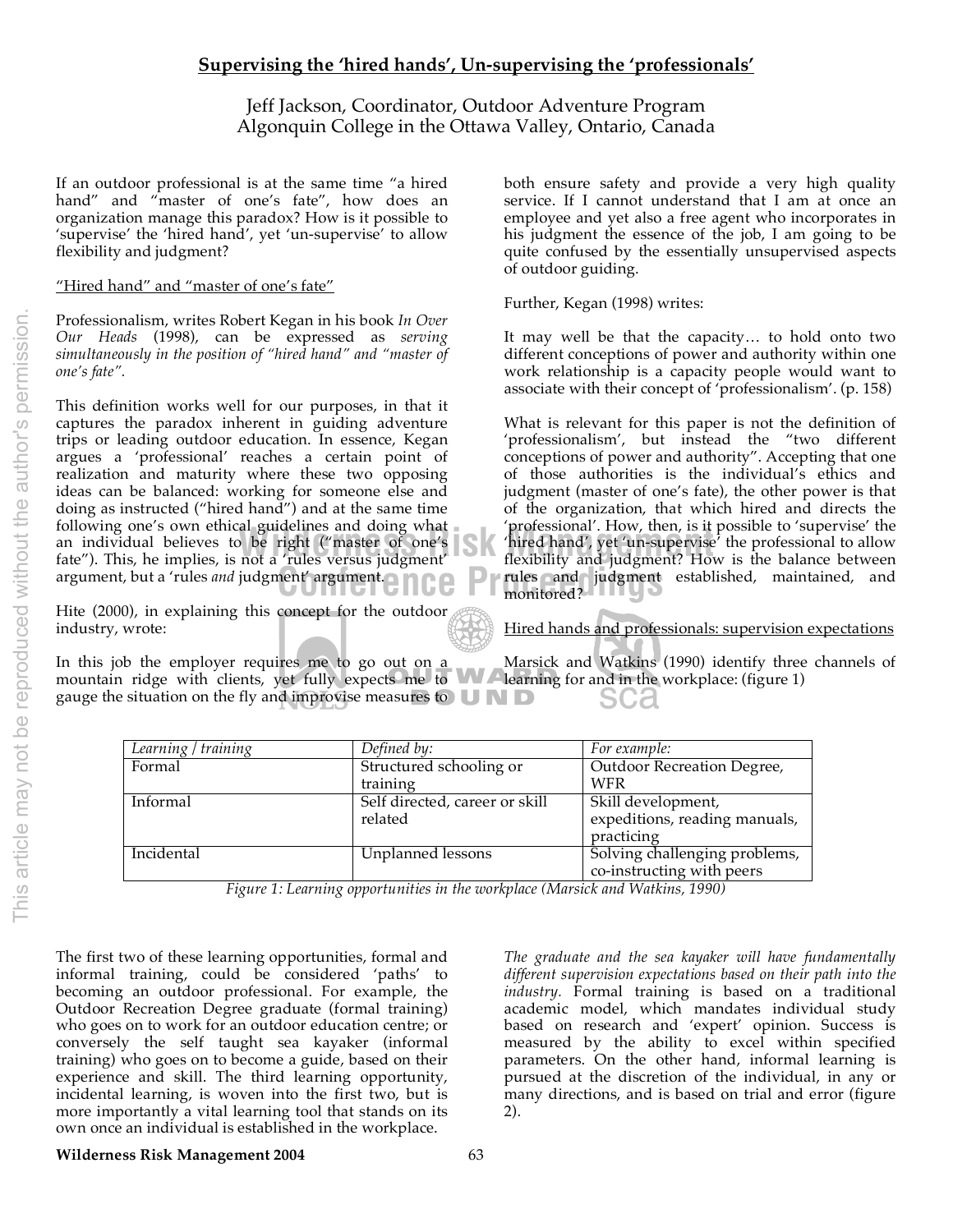| Learning <sub>l</sub><br>training | Learning<br>character-<br>ized by: | Overheard saying:                                  | Risk tolerance<br><i>influenced by:</i> | Supervision<br>expectations |
|-----------------------------------|------------------------------------|----------------------------------------------------|-----------------------------------------|-----------------------------|
| Formal                            | Autonomy/<br>isolation             | "We're in this<br>together, but I'm<br>on my own." | Expert opinion                          | Parameters                  |
| Informal                          | Personal<br>directed               | "I'm on my own."                                   | Trial and error                         | Minimal<br>interference     |
| Incidental                        | Collabor-<br>ation                 | "We're in this<br>together."                       | Peers                                   | Collaboration               |

*Figure 2: Key characteristics of each learning path*

minimal interference from a supervisor, and an **P** and directive fashion.<br>
opportunity to set individual goals and create room for may not work, depe This paper contends that within broad stereotypes, the individual's training shapes their supervision expectations. Just as every individual has a preferred learning style, so they will have a preferred supervision style, one that will be based, at least in part, on their experience in gaining professional skills. Those from a formal background prefer supervision based on parameters and clear expectations indicating successful completion (much like the environment in which they were trained). Informal, self directed learners expect opportunity to set individual goals and create room for trail and error experimentation (as they learned).

### Supervision models by default

The above argument implies, then, that there must be  $\bigcup_{n=1}^{\infty}$ different supervision models. NOLS

First, the scope of the term 'supervisor' for this argument's sake is useful, although not specific. Lead guide, trip leader, or head instructor could be considered a 'front line' supervisor, directly overseeing other staff in the delivery of the product. Program managers, coordinators, or directors could also be supervisors, perhaps at a level removed from the clientele and at a more macro level compared to the trip leader. The emphasis of this paper concerns the management level of supervision, with some application to field supervisors.

In the outdoor industry, the delivery level supervisors and the management level supervisors almost exclusively come from the field, having worked their way up the ranks from field staff to course leader to program manager (an exception to this rule could be an academic based program where supervisors come from other management areas with perhaps little direct knowledge of the product being delivered). This offers several advantages – the supervisor knows the staff, clientele, environment, trip/course outcomes, clientele, environment, trip/course outcomes, progression and procedures – but at the same time offers one major drawback: *supervisors promoted from the field* 

*rarely have the necessary skills to effectively manage staff.* With the promotion often comes minimal training, maximum challenge, and higher risk of burn out.

ectations indicating successful<br>
e environment in which they<br>
e supervised (based partly on their formal/informal<br>
self directed learners expect<br>
path and expectations) or supervise in a hierarchical While this is not the forum to inventory the requisite skills for effective supervision, without thorough training in the new role the new supervisor will, by default, either supervise others in the way they prefer to path and expectations), or supervise in a hierarchical and directive fashion. Either of these options may or may not work, depending on the background and expectations of the staff being supervised.

# Supervising based on the supervised

*Supervisors need to know and adapt to meet different expectations of the staff they are supervising.* Supervising staff is all about the staff, and helping them be successful at the task at hand. The supervisor, therefore, is only an enabler, who relates the parameters or expectations to the individuals who will fulfill the task. For newer staff, this is typically a more directive approach than would be taken with an experienced individual, making allowance for the discussion above.

*Supervisors need to continue to adapt to maturing staff.* Regardless of the 'path' into the industry, experience inevitably leads to incidental learning opportunities (Marsick and Watkins, 1990), with long time staff relying heavily on incidental learning to progress in their skill development (figure 3). An example of this would be degree program graduate (position 1 in figure 3) who relies heavily on their formal training when they start their work in the field. As their experience grows and time passes, informal and incidental learning are incorporated into their judgment base and their formal training takes on a less prominent role in their decision making (position 2 in figure 3). Supervisors need to be aware of this transfer, and adapt their supervising to a more collegial style, that is working with the individual, rather than telling them what to do (refer to figure 2) (Marsick and Watkins, 1999).

### **Wilderness Risk Management 2004** 64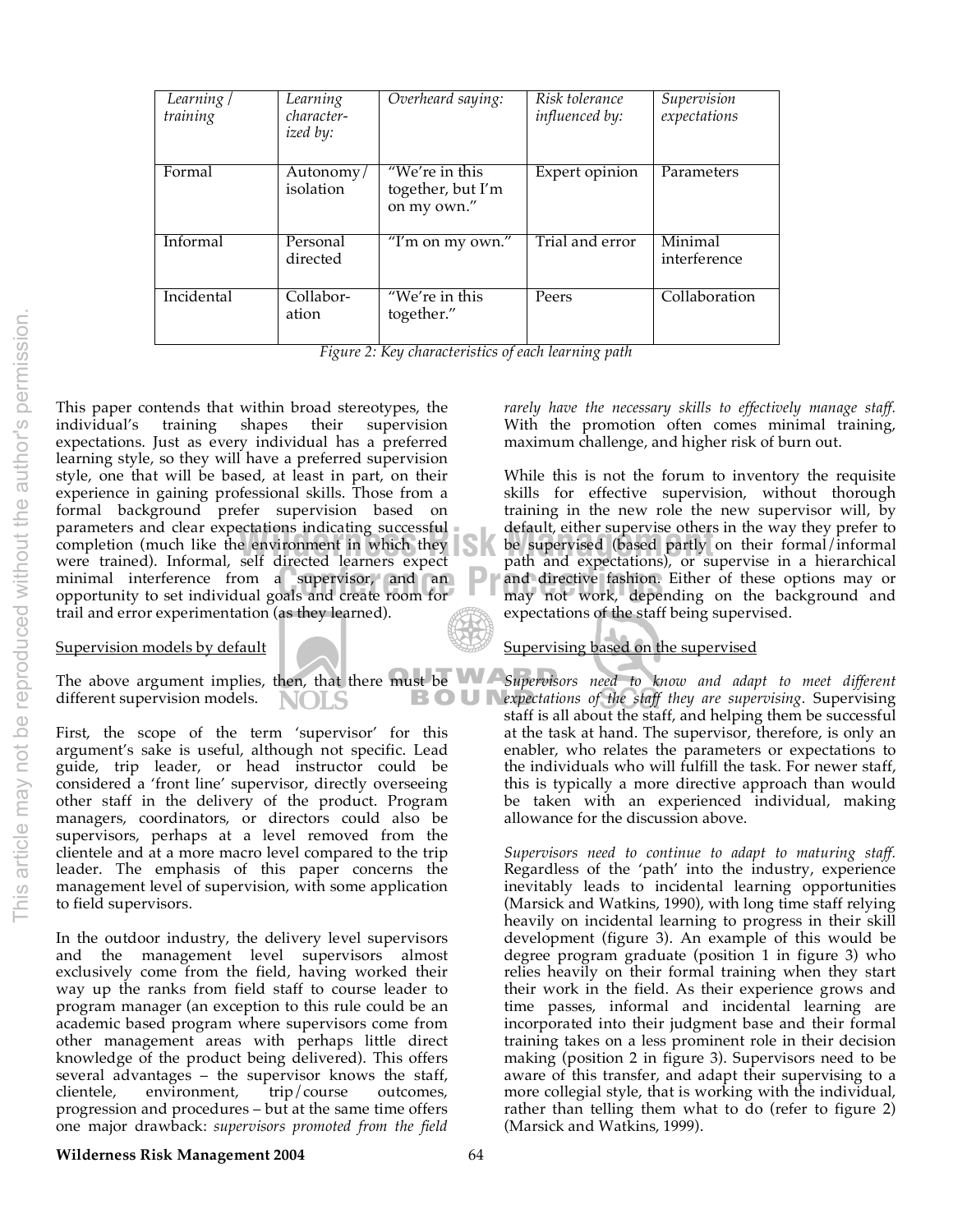

*Figure 3: individuals move towards more emphasis on Incidental learning as their experience grows*

we want our programs to achieve the highest level<br>
possible, we must constantly act to ensure that our staff<br>
achieves their highest levels"<br>
that value to the client. In the s Supervisors can play a key role in the professional development of staff by facilitating this transition towards incidental learning. Teschner and Wolter (1990) outline five benefits of this learning to the outdoor organization, which revolve around personal growth, which may be "intrinsically more important to staff than pay and other benefits", less risk of burn out, and a higher functioning organization. The writers assert "If we want our programs to achieve the highest level achieves their highest levels."

Does there need to be a supervisor?

This is perhaps the most valuable question an organization can ask itself. Why, exactly, does there need to be some 'higher' level of authority than the front line guides? The answer will likely include some or all of the following: the following: JLS

- □ to ensure consistency in meeting organizational outcomes
- □ to ensure client satisfaction
- to ensure risk management procedures are adhered to
- □ to coordinate multiple logistical elements required for delivery
- □ for professional development of staff

Prioritize the above list from most to least important, and the solution to 'supervising' the 'hired hand' and 'un-supervising' the professional starts to take shape. Clearly, the highest organizational (and supervisor's) priorities are the ones that require the most attention, direction and supervision. If risk management is the key role of the supervisor, then it is appropriate to dictate to staff how risk management should be dealt with (supervising the hired hand). However, if this aspect is secondary to consistency in meeting organizational outcomes, then large areas of risk management should be left to the judgment of the trained and experienced guide (master of one's fate), while more direction is offered in ensuring consistency.

**Conference Processing Section**<br>
Frove it. **Conference Professionals** Sorting through the hyperbole<br>
considered professionals. Sorting through the hyperbole Within the reasonable assumption of staff adequately trained for their role and certain 'guidelines' being in place that all staff must follow (i.e. standard procedures regarding consistency, client satisfaction, and risk management), an implicit assumption is made that not all areas of a guided trip or outdoor education can be supervised from an administrative point of view. Indeed, what is the purpose of the organization? In matters dealing with this core value, all staff could be considered 'hired hands', whose purpose is to deliver that value to the client. In the surrounding matters (such considered professionals. Sorting through the hyperbole of mission statements and asking "But what do we *really* do?" may offer some assistance in defining this core value, and hence the supervisor's key role.

> The trip leader, then, plays the role of intermediary, and that individual's experience and familiarity with the program is trusted to fill the unsupervised gaps – letting the professionals do their thing.

### Re-thinking the supervision tools of the outdoor professional

Omitting the discussion of effective supervision and leadership in the field (well covered by other authors, and rightly so as it is worthy of great attention from an organizational point of view), and considering instead the administrative supervisor's role, some 'standard' supervision tools are utilized to shape what goes on in the field: logbooks or trip reports, pre and post trip briefings, client feedback forms, and staff manuals, among others. Any and all of these may have their place within the organization; however their effectiveness as a supervision tool may be overly optimistic (figure 4).

The emphasis of any supervision tool should complement the organization's and supervisor's priorities. Ideally, the organization's training is so thorough and procedures so seamless, that supervision becomes a formality to ensure the system is working.